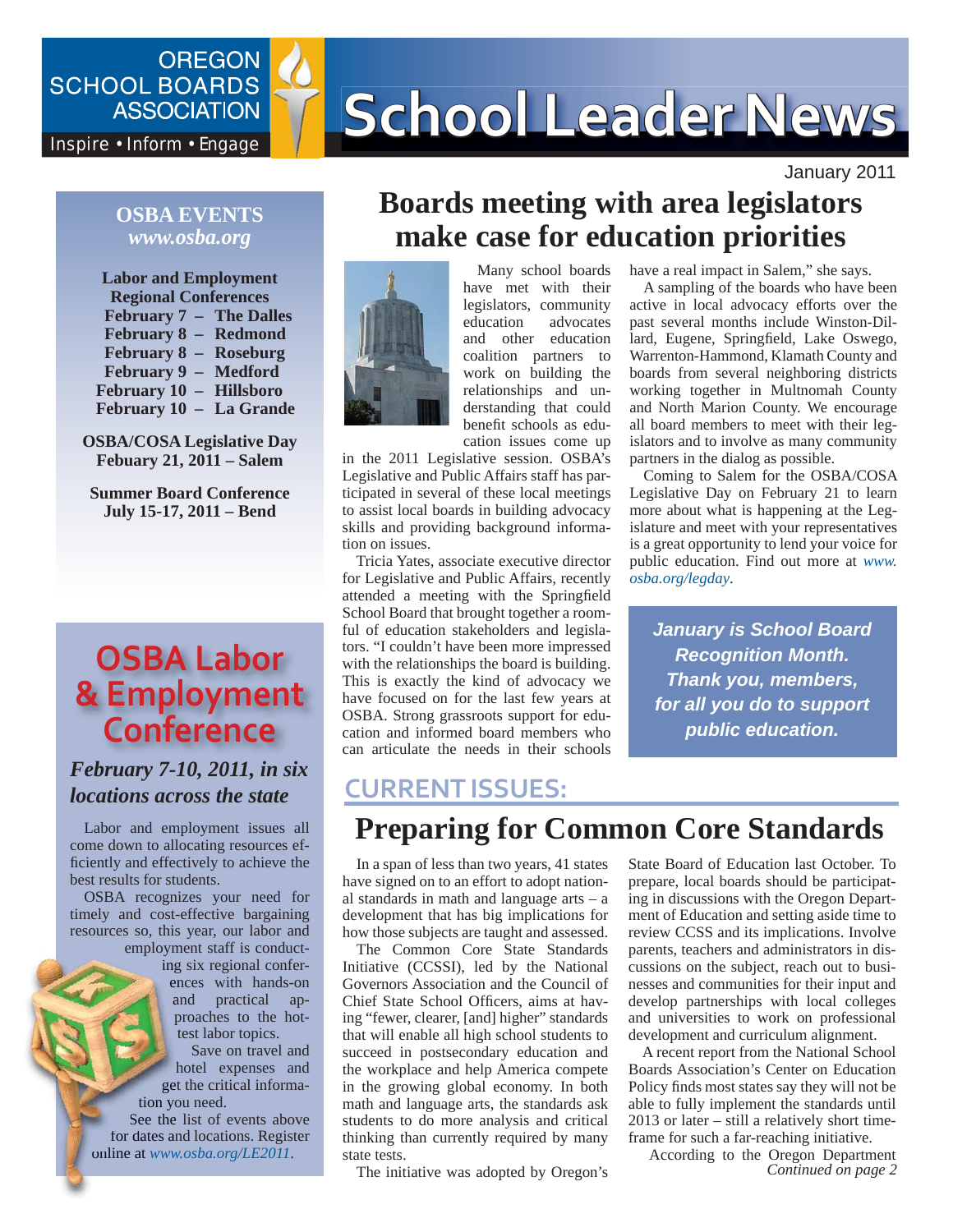## **PRESIDENT'S POST**

## **Opportunity can be found midst crisis**



OSBA president

Dear OSBA members, There's a renewal going on. I can see it in the occasional sunny day and the faster pace of work on my ranch near Silverton. I also see it in my growing appointment calendar as I start my second term as your OSBA president.

I am honored to be the first two-term president of our association, and I am excited about the coming year. We certainly face challenges, but I believe that adversity often presents opportunity.

Throughout its history, OSBA has been a tireless advocate for school boards at the Capitol. In the past two decades, much of that work has focused on providing stable and adequate funding for education. In our era, as a result of property tax limitations, the state now provides the lion's share of school funding. Adequate – and stable – funding is a critical issue for school board members who see firsthand the damage to programs and services resulting from sudden swings in state support.

While Oregon's current funding crisis threatens more "whipsaw" funding to come, it also provides an opportunity for school board members and other education advocates. In my view, this may be the ideal time to renew the push for a new education funding mechanism, or for a new stabilization fund to mitigate the extreme ups and downs.

One of the highest responsibilities of any society is the education of its citizens, and we must find a way to provide the resources necessary for this task. During my childhood, the small town of Lakeview provided me with the finest teachers, strongest programs and best facilities. I want our state to provide that same level of service and opportunity to all generations of Oregon students.

OSBA's previous president, Beth Gerot, stressed the vital role and responsibility of local school governance in improving student achievement. This is an enormous challenge. We struggle with unfunded achievement mandates from various levels of government and many students who struggle in school because of disabilities, lack of family support, poverty, or historic barriers of race or ethnicity. We can't let

these obstacles stand in our way.

With spring just over the horizon, let us unite, renew and reaffirm two of our highest and oldest priorities: stable and adequate funding for the investment in educating our people, and assuring **h**igh levels of learning and achievement for every Oregon student.

Sincerely, exercit, Decier

David Beeson, OSBA President

#### **Common core** – *continued from page 1*

of Education, students may begin seeing the new standards as soon as the 2011-12 school year. Along with 30 other states, Oregon is a member of the SMARTER Balanced Assessment consortium which is developing the assessments needed to test students on the new standards. These assessments are anticipated to be ready as early as the 2013-14 school year.

Find additional information on CCSS at *www.corestandards.org/the-standards* and about implementaiton of the new standards at *www.ode.state.or.us/search/page/?id=2860.* ODE invites comments and questions via email *odecommonstandards@state.or.us*.



## **OLN institute: focusing on equity**

The Oregon Leadership Network 2010 Fall Leadership Institute was held in Portland on December 10. Several OSBA board members and the districts they serve have been active in OLN. School board members who participated in the conference include **Karen Cunningham** from Beaverton SD, **Trudy Sargent** from Portland Public Schools and **Anna Travera-Weller** from Forest Grove SD.

The roots of the Oregon Leadership Network go back to 2000 and efforts to improve student achievement by enhancing the quality of school and district leadership. The Wallace Foundation provided funding and in 2004, seven school districts were selected as models for school and district leadership development. Currently, OLN's 20 member districts serve almost 50 percent of Oregon's students, teachers and administrators.

Wallace Foundation support sunset in 2010 and the Department of Education and Oregon education organizations, including OSBA, stepped up to keep the work moving forward. Each participating district also contributes based on student enrollment.

OLN has developed pre-service preparation programs for teachers, mentoring and coaching for administrators and sustained leadership development strategies. The goal is to put an end to the achievement gap in Oregon by increasing the cultural competence of school leaders and linking them directly to research, best practices and a strong peer network.

Joe Wehrli, OSBA associate executive director for Board Development and Policy Services, attended the conference and agrees with the keynote speaker, Dr. Linda Darling-Hammond, from Stanford University, who discussed the overwhelming role effective teaching has in closing the achievement gap and *how school leadership can support teachers*. Research shows student learning gains are related more to the strength, preparation and experience of teachers than to race and parent education combined.

In addition to the racial/socio-economic based achievement gap, Darling-Hammond identified a gap between U.S. students and those in other high-achieving nations and points out that America's commitment to equity will determine our nation's future.

Link to Darling-Hammond's presentation at *http://oln.educationnorthwest.org/ event/242/resources* or contact Joe Wehrli, *jwehrli@osba.org*, 503-588-2800 or 800- 578-6722, for more information.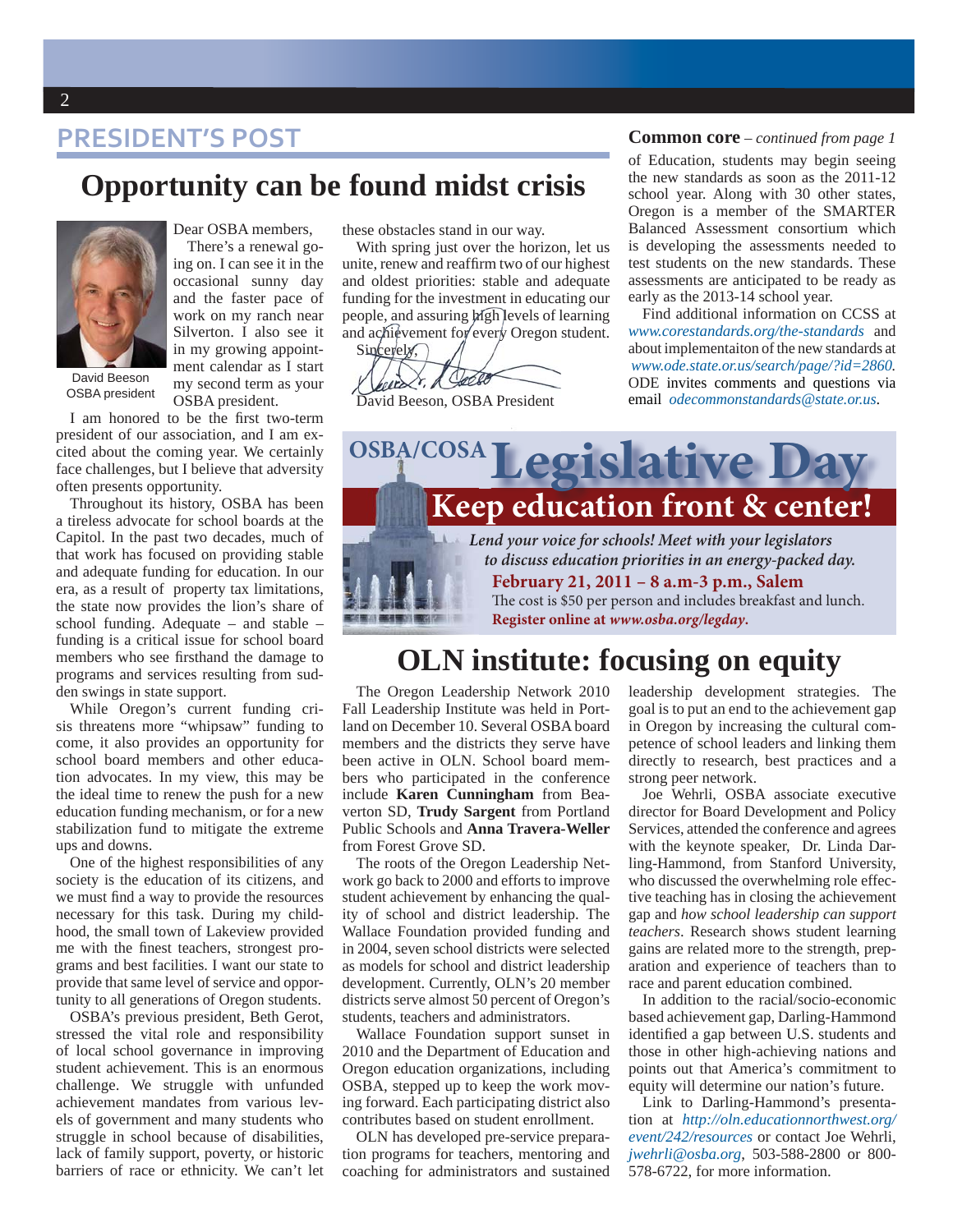### **SUCCESS STORIES**  *from Oregon schools*

## **St. Helens raises student awareness**

The St. Helens School district is increasing understanding and acceptance of diverse cultures and differing abilities by encouraging student-led projects to enlighten their peers.

This year, 11<sup>th</sup> grader Annika Barnett (below) painted a mural at the high school to raise autism awareness. Last year she participated in an elective class called Exceptional Child which focused on autism. She is also a member of the SHINE club (Students Helping Inspire Nonjudgmental Equality) which helps students meet and befriend students with differing abilities.



St. Helens Middle School created a "pledge not to bully" day and dedicated a wall for students to write public pledges. By the end of the day, the wall was completely covered and students had discussed what constitutes bullying and its consequences in class.

In conjunction with National Mix-It-Up Day last November, middle school students were randomly assigned to sit at lunch tables where they did not know the person sitting next to them. The idea was to encourage kids to cross barriers and meet students outside their usual circle of friends. Classroom activities included exercises to define clichés and discuss stereotypes.



OREGON © Oregon School Boards Association<br>SCHOOL BOARDS Kevin McCann, executive director

 director, editor Judy Bennett, graphic designer, copywriter Bill Dixon, copywriter Diane Efseaff, assistant Dan Peterson, printing manager

## **KEEPING YOU IN THE LOOP**

## **How far can education dollars stretch?**

#### Dear OSBA members,

When cost increases to the state budget are considered, the Legislature will have to cut spending by \$3.5 billion for 2011-13. That translates into a cut of more than \$1 billion for K-12 schools. The governor will release his budget next week, and the Legislature begins its work in earnest starting February 1. But as we all know, it will be up to school boards to find most of the savings.

Balancing a local budget will require unprecedented creativity at a time when expectations for student achievement are expanding. For some help in unlocking your creative juices, check out a new book titled *Stretching the School Dollar*. It provides insights about how to best maintain the educational experience with even fewer resources.

Published in September by Harvard Education Press, *Stretching the School Dollar* is provocative. Among the suggestions:

- Be skeptical of spending that is designed just to reduce class size.
- Invest in core academics before electives and extracurricular activities.
- Change state laws and contract provisions that drive up the cost of teachers.
- Make greater use of technology to expand the reach of strong teachers and

provide better information about student performance.

The book is a collection of articles assembled by two executives from two conservative think-tanks, the American Enterprise Institute and the Hoover Institution. Not surprisingly, the book has attracted



Kevin McCann OSBA executive director

some partisan critiques. That's probably inevitable for any worthwhile writing these days. On the other hand, studying challenging ideas, with suggestions for implementation attached, is good preparation for the task ahead.

You can find more information about the book online at *http://www.hepg.org*. Additional learning opportunities are available on OSBA's website, in our workshops and through our Leadership Institute. I invite you to explore these resources to strengthen your position as a board member on the financial front line.

Sincerely, 'a KevinM,

Kevin McCann, OSBA executive director

## **BEST PRACTICES:** *Limiting liability*

## **ADA defi nition of service animal changes**



Recent changes to Title II of the Americans with Disabilities Act (ADA) revised the legal

definition of a service animal. Now, only dogs that have been individually trained to do work or perform tasks for the benefit of an individual with a disability are considered service animals. Other species of animals are not service animals under Title II.

Dogs that are not trained to perform tasks that mitigate the effects of a disability, i.e., dogs used for emotional support, are not service animals. The work or tasks the dog performs must be directly related to the handler's disabilities; providing comfort or companionship are not recognized tasks.

Oregon law still defines "assistance ani-

mal" as any animal trained to assist a person with a *physical impairment* in one or more *daily life activities*.

Other factors may determine whether an assistance animal must be allowed in a school or classroom. If the animal is necessary to provide a student a free and appropriate education (FAPE) under IDEA or Section 504, it must be allowed. The individual education plan (IEP) or Section 504 team should make this decision in accordance with law. Consulting legal counsel before adding a service animal to an IEP or 504 plan is highly recommended.

For more information on service animals in schools, PACE attorneys have prepared a series of questions and answers which are online at *pace.osba.org*. For legal assistance, contact Tom Lenox, PACE pre-loss attorney, 503-588-2800, *tlenox@osba.org.*